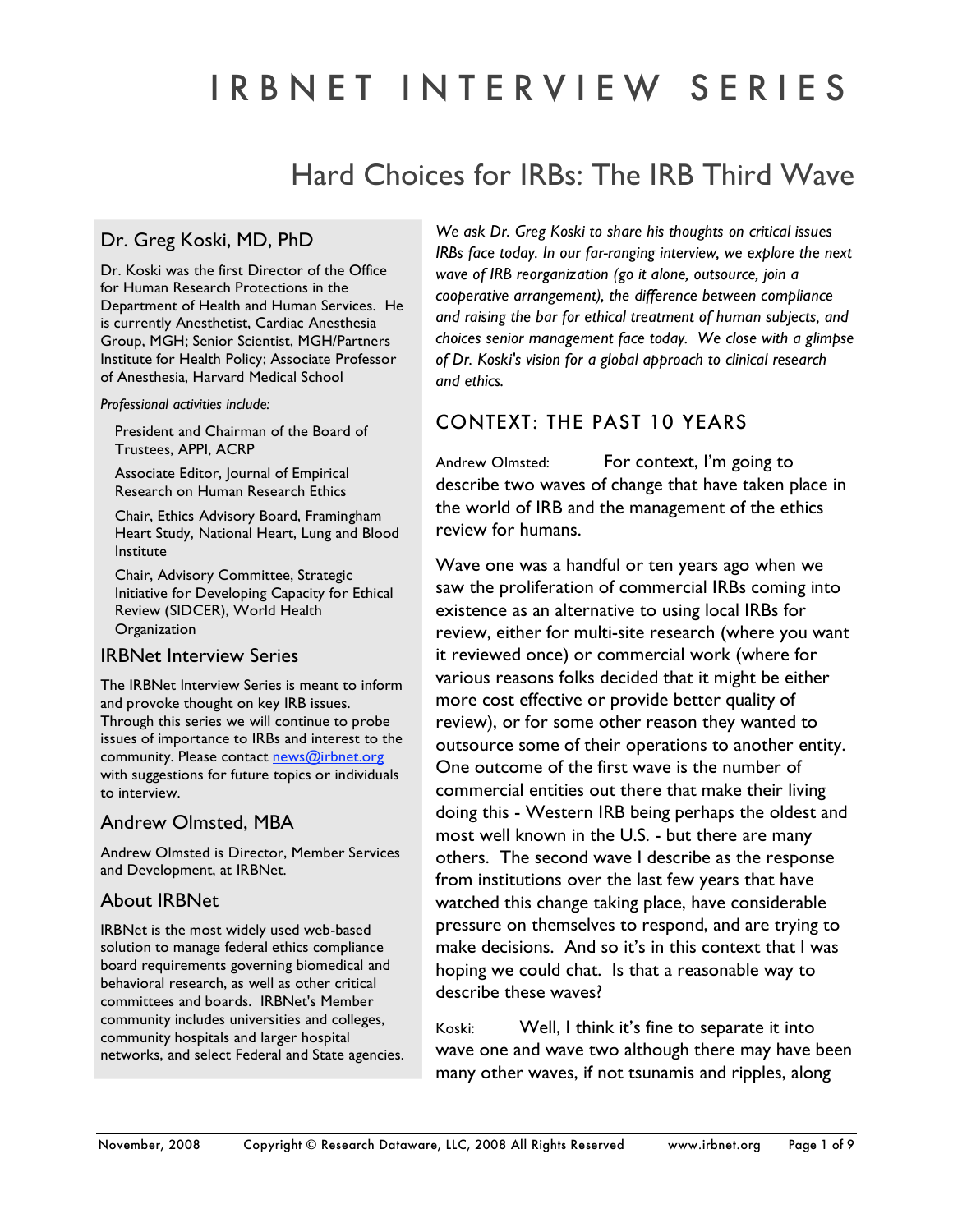the way. I think that in the first wave you described is largely accurate, although it began well more than 10 years ago. The drivers were also a bit different than the way you characterized them. The independent IRBs basically grew largely out of the need for efficient review of studies that were not under the traditional institutional model that had been set up at or by NIH, HHS. These non-institutional IRBs instead were dealing with studies that were being reviewed and approved largely for industry, corporate sponsored studies that were primarily under FDA oversight rather than, well, at the time it was OPRR oversight, now OHRP oversight. In fact the so-called private or independent IRBs (hopefully all IRBs are independent), the private and often forprofit IRBs, were focused primarily on reviewing this industrially sponsored clinical research or other private sponsored research that did not have U.S. government support or funding and therefore came under a different set of regulations. There's a slight difference there but indeed, as history progressed, we found that when institutional IRBs actually began to get into trouble or recognized shortcomings in their own processes, institutions did begin, as you said, to turn to some of these independent IRBs in order to supplement what could be provided within the institution by its own structure and resources. So apart from that clarification, I think you're pretty much characterizing the situation fairly.

# THIRD WAVE: DYSFUNCTION AND REFORM

Koski: I think we have definitely entered what might be a third phase where many of the institutional IRBs in particular are under really intense pressure for reform as they are increasingly characterized as being dysfunctional. Indeed, the recent article by Robert Levine and Norm Fost in JAMA $^{\rm l}$  emphasizes that, referring to the current situation as "dysregulation" of

 $\overline{a}$ 

*"... we have definitely entered what might be a third phase where many of the institutional IRBs in particular are under really intense pressure for reform as they are increasingly characterized as being dysfunctional."*

human research in the U.S. So I think we certainly are on the crest of a new wave that's going to require additional changes, both in terms of quality and efficiency of the review and oversight process.

- Olmsted: Let's pick up on that thread of the third wave. There are tremendous pressures being placed on both large and small institutions that are facing this challenge. What are the alternatives that you see for riding this third wave?
- Koski: Well, I see the current pressure for reform particularly having an impact at smaller institutions or organizations where there has been a realization that running a truly first-

<sup>&</sup>lt;sup>1</sup> The Dysregulation of Human Subjects Research, Norman Fost, MD, MPH; Robert J. Levine, MD JAMA. 2007;298(18):2196-2198.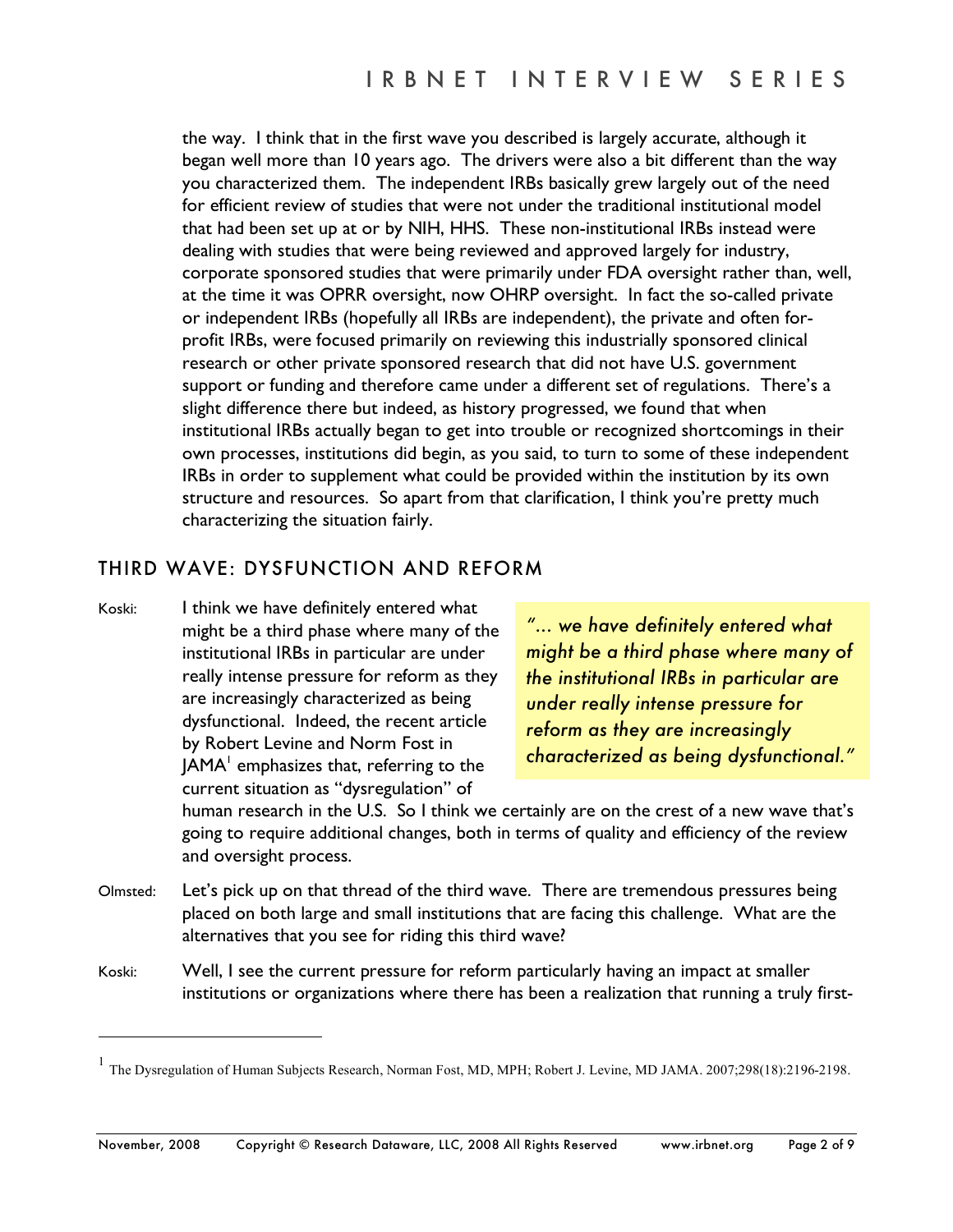class process costs an awful lot of money**.** It takes an enormous commitment of resources, both financial and human, that these places are increasingly finding is really not available. It's beginning to raise questions as to whether or not these institutions ought to try to continue to have their own internal process or whether they ought to be looking to some other form of cooperative review or collaborative review or even to rely upon an independent review board.

I think in part this is being driven by the fact that accreditation is rapidly becoming the recognized standard for human research protection programs, just as happened in animal review and oversight over 30 years ago. Once accreditation of animal review committees became the expected standard, institutions either had to maintain a committee with that degree of quality or they had to get out of the review business and rely upon someone else. The same thing is happening now in human research as virtually all of the major independent review boards and the human research protection programs at the major academic institutions are all moving toward accreditation.

So that places a lot of pressure on an institutional organization to achieve that standard.

*"…that places a lot of pressure on an institutional organization to achieve that standard. And, frankly, it may not be easy for smaller institutions to do in a cost-effective way."* 

And, frankly, it may not be easy for smaller institutions to do so in a cost-effective way. That is, in a sense, a double-edged sword. On the one hand it means there may be less dependence upon local review and more reliance upon some kind of collaborative review. But at the same time it means that the overall standard for review and oversight is also increasing. I believe that's a positive step, one that significantly outweighs the

down side of having less local review. There's really pretty compelling evidence. Studies in which multiple reviews of a single research proposal have been done at multiple institutions reveal that there's a lot of idiosyncratic behavior that goes on among these boards, behavior that is really not contributing anything meaningful to protection of human subjects and is actually probably contributing more to delays in the process and may even be confounding the effectiveness of the process. So, while it's going to take awhile for all of this to shake out, the trends are toward fewer review boards with higher quality systems in place.

- Olmsted: So it's a slippery slope. If you're at an institution that takes pride in its human research activity, can you justify the outsourcing of the IRB review process to an organization that does not understand the local context of what's taking place?
- Koski: Well, there's an implicit assumption in your question, the way it was phrased, that's just wrong.
- Olmsted: Okay, please help me rephrase it.
- Koski: Yes. The assumption that outsourcing to an independent IRB means that they're not going to be familiar with the local context of the research may not be correct. Clearly,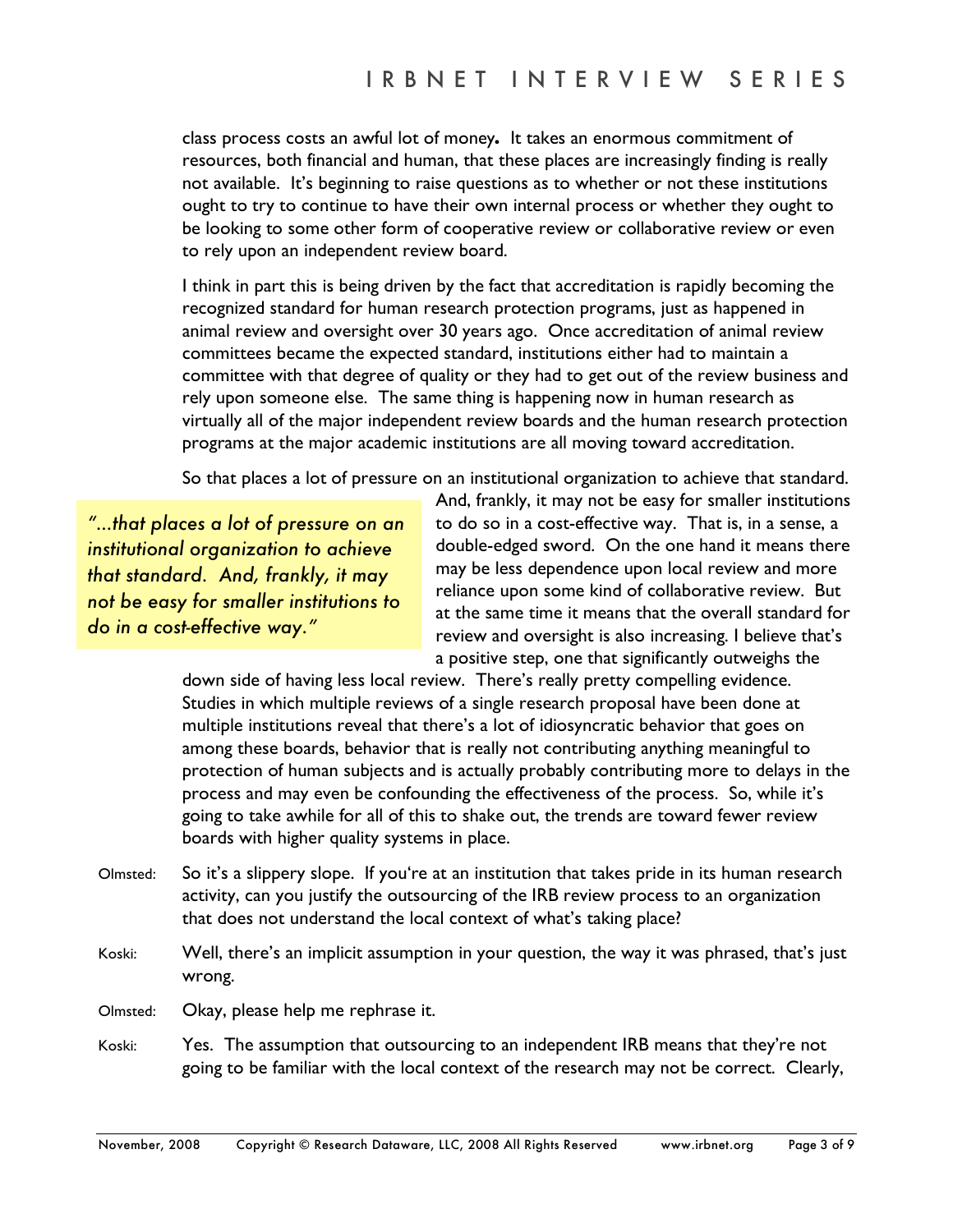both federal regulations and all reasonable expectations of what an IRB or an ethics committee does would require that there be an understanding of the local context. So whether the review is being done by an independent IRB, whether it's local or distant in nature, they have to have effective processes in place in order to ensure that local context is appreciated and respected. But, again, this is one of the concerns about the

*"IRBs oftentimes, particularly local IRBs, end up focusing on local issues that have nothing to do with ethical aspects of the research."* 

IRB process as it exists today. IRBs oftentimes, particularly local IRBs, end up focusing on local issues that have little or nothing to do with ethical aspects of the research. They have to do with peculiarities of the conduct of research in that local setting and that's somewhat out of the mainstream of what IRBs ought to

be doing in the first place. They really are supposed to be focusing on the ethical aspects of the research and protection of human subjects. Your question, or the way you asked it, implies that independent IRBs aren't going to be in touch with the local environment. And I don't think that that's necessarily true or fair to those entities. After all, many IRBs, particularly the independent ones or the institutionally based IRBs that are reviewing for other organizations, really go to great lengths to try to ensure that there is appropriate consideration of local context.

- Olmsted: I agree with you that it was the wrong phrasing of the question. To what degree is being too close to the situation actually a problem? There are times when other considerations come into play in a local IRB review, which perhaps shouldn't be there, and you've highlighted that.
- Koski: Sure, of greater concern to me is the increasing complexity of many of the protocols that IRBs are seeing today, a good example being some of the very complex multicenter oncology protocols that are done nationally. Many of these are supported by cooperative oncology groups. These protocols are very sophisticated. Enormous effort

*"And many local institutions may lack the expertise to properly review those protocols."* 

and expertise goes into their design, including careful consideration of statistics, and the scientific elements, of the protocol. And many local institutions may lack the expertise to properly review those protocols.

That's exactly what led the National Cancer Institute to

move toward the creation of what I have called a tandem model for review. Others call it a central model. This is a system I know well because while I was director of OHRP I worked closely with the National Cancer Institute to help design it. It's a system that relies upon two levels of review. One that is central, a high-level review that looks in a very critical and thorough way at the scientific as well as ethical and safety aspects of a protocol. That review is then shared with local sites where the local resources focus on those things that are of importance locally, not so much on the ethics and scientific design, because those have already been carefully reviewed. The question for the local reviewers is not so much one of ethics or scientific design, but rather, do we have the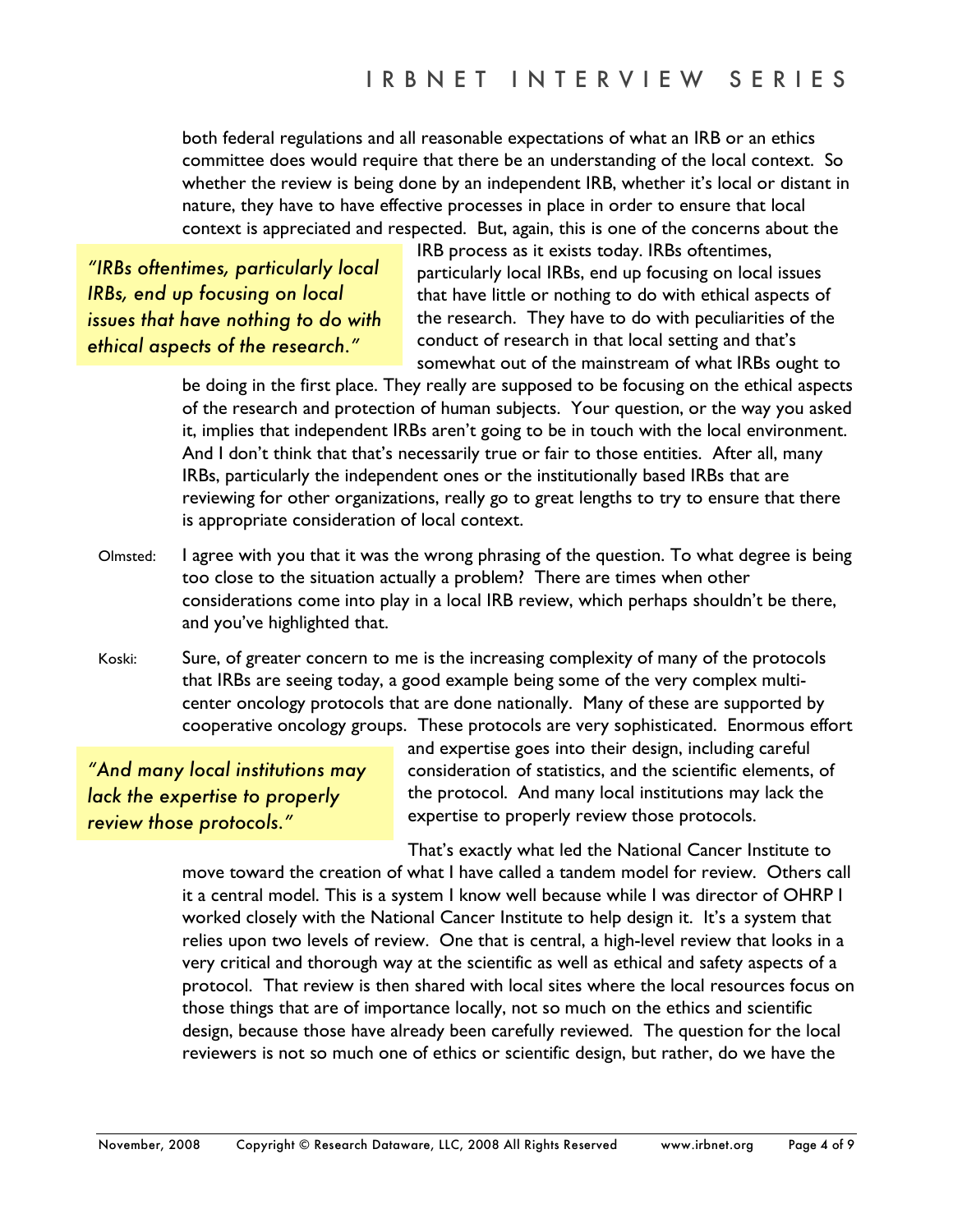right personnel, both in terms of investigators and support staff? Do we have the right

facilities? Do we have the right equipment? Can we do this study at our site appropriately? When one combines that local knowledge of the resources that are available at the institution with the high-level scientific and ethical review, then you have a system that is taking advantage of the best of both worlds. Of course, when you have a study that's

*"When one combines that local knowledge of the resources that are available at the institution with the high-level scientific and ethical review, then you have a system that is taking advantage of the best of both worlds."*

going to be done at a few hundred sites across the country, it's important to be able to coordinate the activities at those sites. That, of course, takes our discussion to a topic that's clearly near and dear to your heart, the appropriate use of information technology in order to support this process.

# IRB CHOICES: COMPLIANCE OR HUMAN SUBJECT PROTECTION

- Olmsted: You're right. It is critical to have that kind of visibility and oversight when you're dealing with a multi-local type of situation in a networked infrastructure. But first, I want to come back to another point that you raised and push on a little farther. In the context of the third wave, let's say you are a director of compliance at a small to mid-sized research institution that does a combination of commercial work with non-government funds, as well as a mixture of government funded and investigator initiated activities. These individuals are under extreme pressure from a series of parties, from the research side to the administration of their institution, managing the board and what have you. What words would you say to them about what they could do in this thirdwave world that we're living in?
- Koski: Well, I guess I'd have to preface my remarks by saying that I would never put myself in a position of director of compliance because that's not a position that I find as meaningful as one that's really looking at the true goal of protecting human subjects. There's a big difference between complying with

*"There's a big difference between complying with regulatory requirements and protecting human subjects."* 

*"One of the major criticisms of the entire system currently is that it focuses far too much on compliance with regulations without dealing in a meaningful way with the real issues of human subjects protection."*

regulatory requirements and protecting human subjects. But nevertheless, the two clearly go hand in hand.

One of the major criticisms of the entire system currently is that it focuses far too much on compliance with regulations, without dealing in a meaningful way with the real issues of human subjects protection; the focus on compliance can become a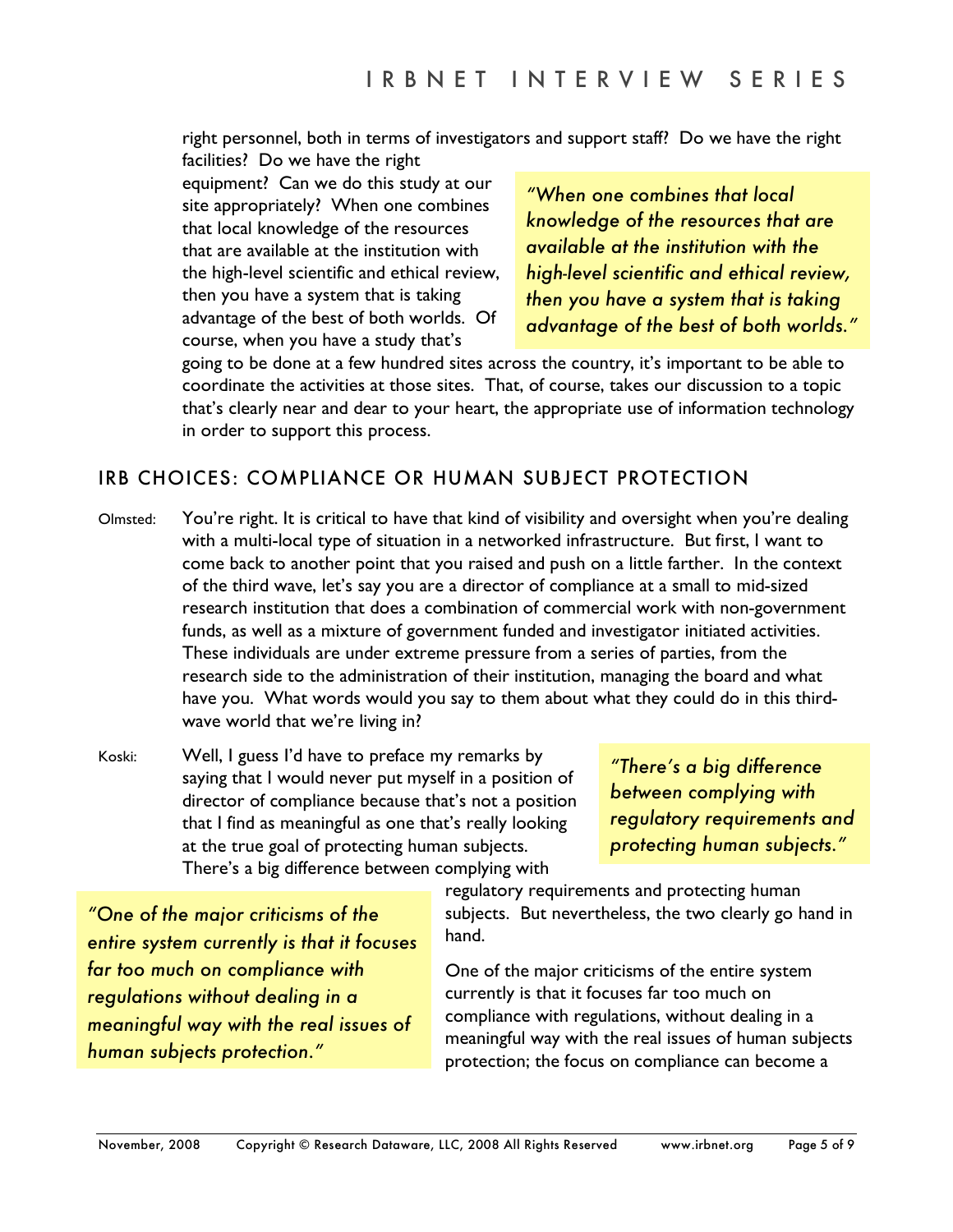distraction from the real goal. And indeed, it often leads institutions -- or their IRBs - to do things that may not be either in the best interest of the institutions or in the best interest of the research participants.

*"…clearly every IRB, independent or institutionally based - and the "I" works for both of those - has to comply with regulations. But that's the absolute minimum standard. If you go below it then you're basically a crook you're breaking the law, and that's an unacceptable place to be."* 

So with that as a backdrop, I agree that clearly every IRB, independent or institutionally based-and the "I" works for both of those-has to comply with regulations. But that's the absolute minimum standard. If you go below it, then you're basically a crook - you're breaking the law, and that's an unacceptable place to be. Simply trying to achieve one-hundred percent compliance with

regulatory requirements is really just the lowest acceptable level. The real goal is to get beyond compliance.

# BEYOND COMPLIANCE: TECHNOLOGY IMPACT

*"The big question is what can we do in order to help us move this whole system beyond compliance - not only improve the thoroughness, the quality of the review, but also the efficiency of the review process and the effectiveness of oversight."* 

The big question is what can we do in order to help us move this whole system beyond compliance - not only improve the thoroughness and the quality of the review, but also the efficiency of the review process and the effectiveness of oversight. My own view has long been that if we can effectively use tools that are already deployed in other settings, tools known to be highly effective to support safety-focused systems, these tools can actually facilitate the process. One can streamline operations in a way that allows resources that would

otherwise go into simply turning the crank, to be devoted to doing things that are more substantive in terms of the actual process of protecting human subjects.

This is one of the areas where information technology becomes very important and is

known to be effective if it's used appropriately. The National Council of University Research Administrators, or NCURA as it's called, held its first conference on electronic research administration all the way back in around 1992, when there were several institutions in the country looking at how we could use information technology to actually improve the process, not

*"This is one of the areas where information technology becomes very important and is known to be effective if it's used appropriately."* 

just to manage the paperwork in electronic form, but to actually use information technology as an adjunct to extend the human capability. Look at an area such as adverse event reporting. As individuals put data into the system by reporting an event,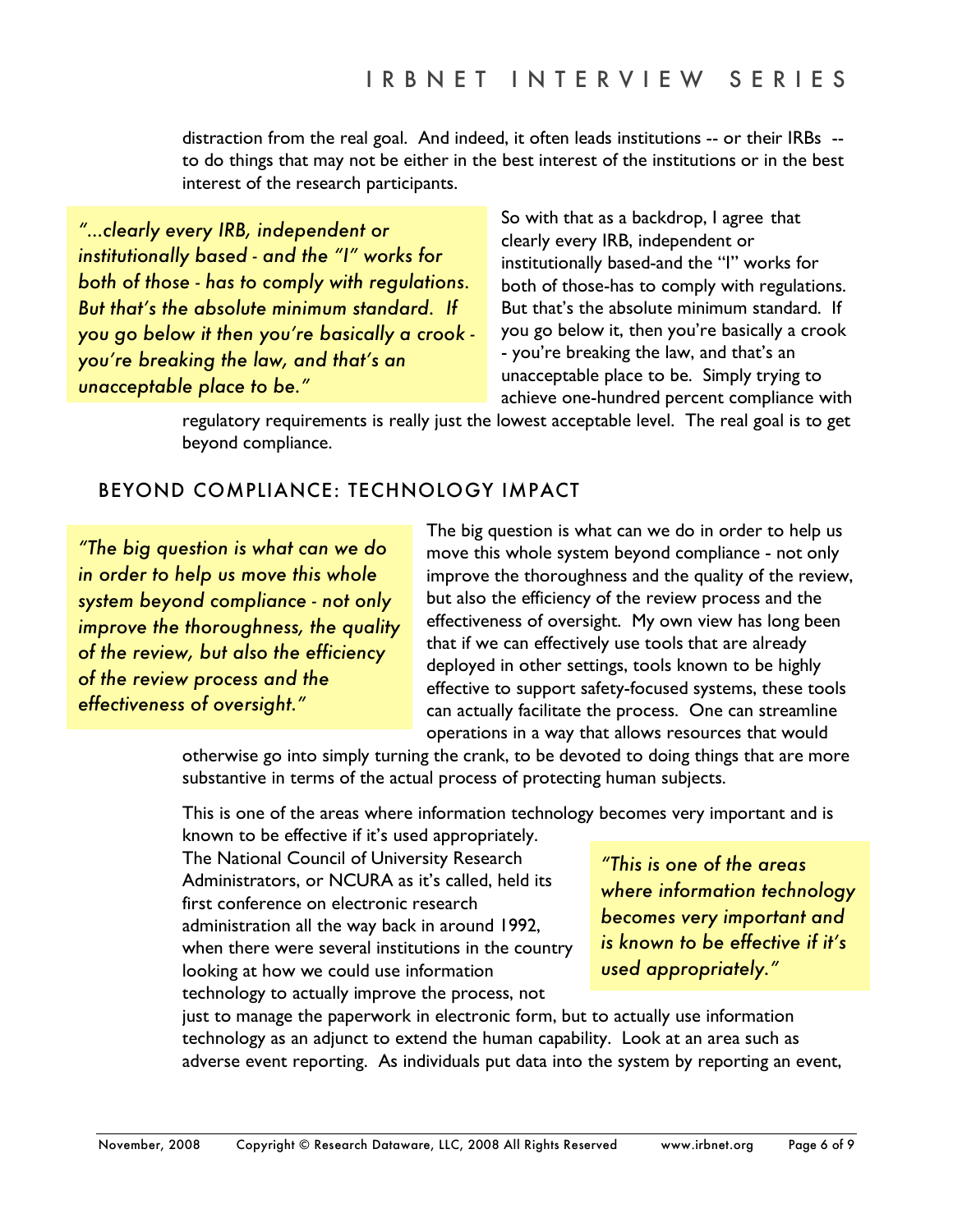a well-designed system works as an artificial intelligence engine, one that can look at those data and detect when a significant event occurs, either at one site or at multiple sites and make it possible to provide an early warning system, similar to having an early warning radar system. A lot of these ideas about how to more effectively utilize information technology have been around for a long time.

But even today, many of them are not being taken advantage of fully. The major uses of information technology to try and improve the process have focused on operations- developing electronic submissions, often which involve creating forms that are electronic that have built-in reminders if required information is overlooked. And these can certainly be helpful. In fact, smart wizards to help develop applications whereby filling in a series of questions generates paragraphs of text that can be automatically formatted into a standardized application. All of these tools can streamline the process, not only for submissions but for review, because all of the information comes out in a formatted form that the committee expects to see and they know where to look. So it can facilitate the whole process. This is precisely what the FDA is trying to do with its emphasis on EDC (electronic data capture). Again, many institutions recognize that the tools are there to do these things. But they're expensive and there're not that many institutions that have the in-house expertise, or the money, to develop and deploy these kinds of systems. So, with a demonstrated need and capability for doing this and, there are now several companies that have stepped up to try and build systems that can be used out of the box to help improve the process. And that is a very good thing.

- Olmsted: Often times, when people make a decision about technology infrastructure in light of trying to make an impact on their organization -- and I'm speaking of IRBs and other committees now -- the first question I'm typically asked is how much does it cost? But in light of all the things we've been discussing, there's a much bigger picture here. It starts with 'What can we do to raise the bar on this oversight function and do right by the research?', moves to 'How does our organization do it cost effectively and efficiently?' and moves then to 'How do we scale this operation for growth to the future?' And now we are experiencing this third wave - go it alone, join some form of cooperative regional activity, or outsource activities to an independent board. Those are a lot of decisions that folks need to make. Do you have any words of advice to them?
- Koski: Well, I think the most obvious one is that if you're not taking advantage of information technology to support and facilitate your processes then you've missed the boat. You can look at every small business in the country. Most have recognized that they

*"…if you're not taking advantage of information technology to support and facilitate your processes then you've missed the boat."* 

have to have a presence on the web, even if it does nothing more than give their phone number and contact information, and perhaps a map to their location. It's just the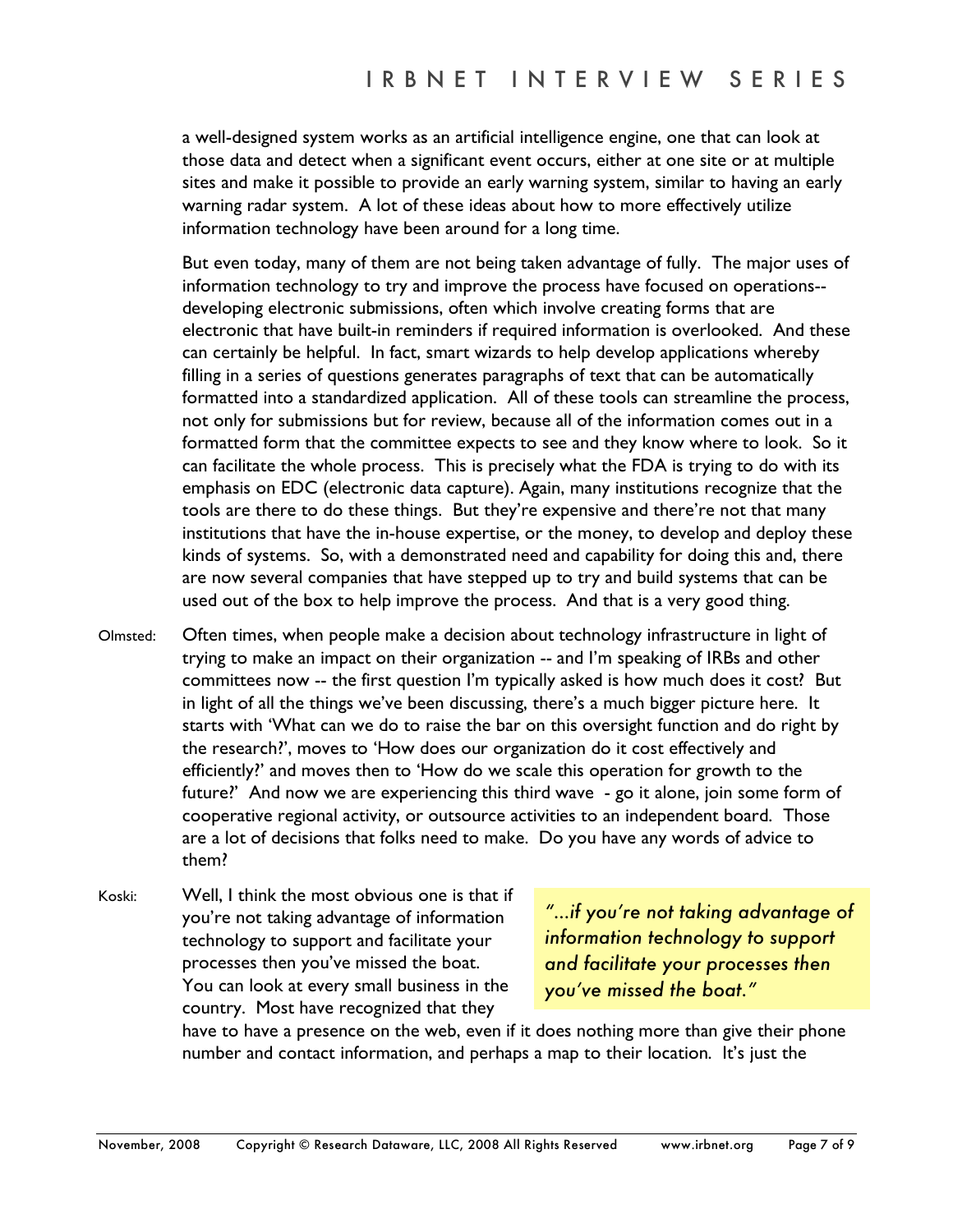nature of getting things done today. We're increasingly becoming a world that's dependent upon electronic exchange of information and using information technology to keep it organized and flowing smoothly. So I think human research protection programs need to get there and the sooner they get there, the better off they and the overall system are going to be.

 To draw back to our earlier question about compliance, clearly information technology can facilitate compliance. If one looks at the cost of adopting an information technology platform that can facilitate compliance relative to the cost of having one episode of serious non-compliance that's picked up in an FDA audit or results in serious harm to a research participant, it's very clear that this is an investment that is very valuable that

*"…this is no longer just an opportunity; it's almost a necessity, and institutions should move in that direction."* 

should be made. Just looking at the costs is a mistake. One has to consider the cost of implementing or adopting this kind of technology as an investment. The efficiencies that can accrue to institutions that adopt and effectively use information technologies can result in more research activity coming to their institution, which certainly has positive spinoffs as well. So, a single word of advice would be to recognize that this is no longer just an opportunity; it's almost a necessity, and institutions should move in that direction.

## FUTURE VISION: TECHNOETHICS AND A GLOBAL HUMAN RESEARCH NETWORK

Olmsted: You've been very patient with your time, and I want to ask you one more question. Where, both on a national and international basis, are the opportunities for greater oversight and harmonization of activities? Certainly pharmaceutical companies funding research and trials are global. And there are lots of efforts, of which you are certainly familiar with several, to harmonize the oversight of some of these functions. Can you share with me one vision you have for how these things start to come together?

Koski: Thank you, Andy. I relish the opportunity. For almost a decade now, I've been not only thinking about but talking about the analogy between the international aviation safety system and human research, particularly the systems infrastructure for support of safety--a vision I continue to promote. That vision is to build an international network of accredited research sites, all operating under fully accredited human research protection programs with professionally trained and certified individuals, all working according to internationally recognized and accepted standard operating procedures and guidelines. The groundwork is already being laid.

*"… build an international network of accredited research sites that are operating under fully accredited human research protection programs with professionally trained and certified individuals at those sites according to internationally recognized and accepted protocols."*